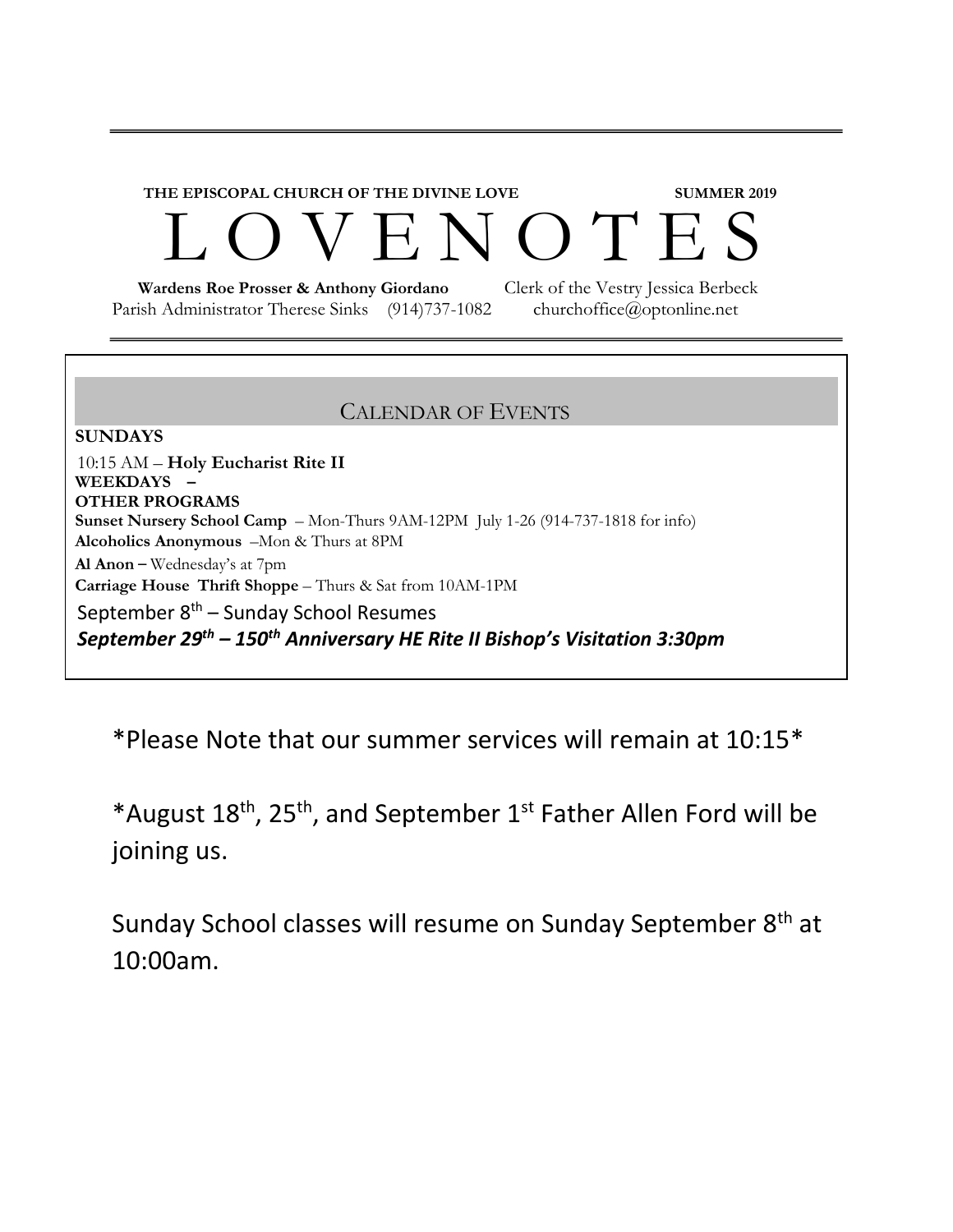## **150th Anniversary Update**

Plans are set for our special Service celebrating our 150<sup>th</sup> Anniversary on Sunday, September 29<sup>th</sup>, 2019, which also happens to be St. Michael and All Angels Day. (There will be no 10:15 service that day.) Bishop Shin will celebrate the Eucharist at 3:30pm. People prominent in our past will soon be invited, such as Deacon Sue Taylor and her husband, Bill, Fr. John Beach, son of our 5th Rector, Fr. David Kern, our 2nd Rector, the Cosentinos, The Rev. Ajung Sojwal, Fr. Joe Parrish, Mtr. Valerie Baily Fischer, etc. A wreath will be laid at the grave of our founder, The Rev. Gouverneur Cruger.

Following will be a dinner at the Barn of the Kolping Society. Details, including price, will be announced in the near future.

We can be very proud of our past here at Divine Love. Life has not been easy, and time and again it has been hard work and sacrifice on the part of parishioners that has kept us going. It is an inspiring story, and we hope to have it written up in time for the special service.

Arlene Goodenough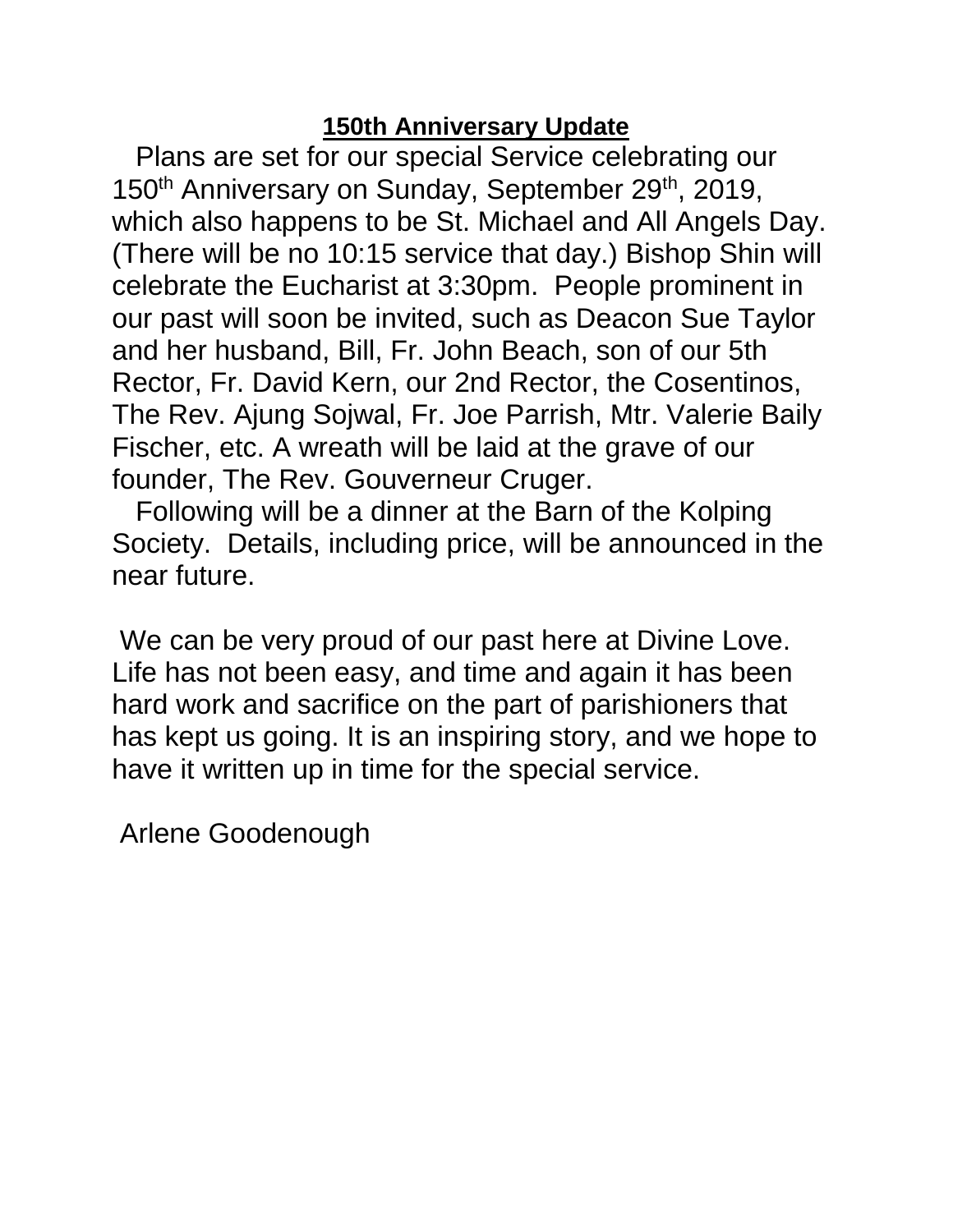Hello from Sunset Nursery School!

Time flies when you are having fun! I can't believe we are at the end of another school year. This is a bittersweet time for us. We are excited for the children moving on to kindergarten, however, we will surely miss them next year! We've built strong relationships with them as we've watched them grow over the past few years. Each day we've shared stories, hugs and accomplishments. We've worked together with their parents to nurture them and teach them the skills they need to succeed both in school and in the world, itself. We watched them grow physically, socially, academically and emotionally and now the time has come to let them fly. One thing we can be sure of, they will always be in our hearts.

Each one will take with them their journal as a keepsake that will give them a snapshot of their early childhood experience. Someday, we hope, they will look back at this book and remember their first friends and teachers. They will also take with them knowledge, skills and experiences and use them to make our world a better place, because they are the future. Who knows what they will grow up to be? Each day we see them dress up like policemen, firemen, chefs, fashion designers, doctors, teachers, train conductors, musicians, builders, architects, artists, dancers, singers and even scientists. We always tell them, you can grow up to be anything you want! Who knows what they will choose to do, however, one thing we know is that they are Christians. They are leaving with a very strong Christian foundation. They have empathy and know that choosing good and right will always be the best way. We are so proud to be a Christian school and we are